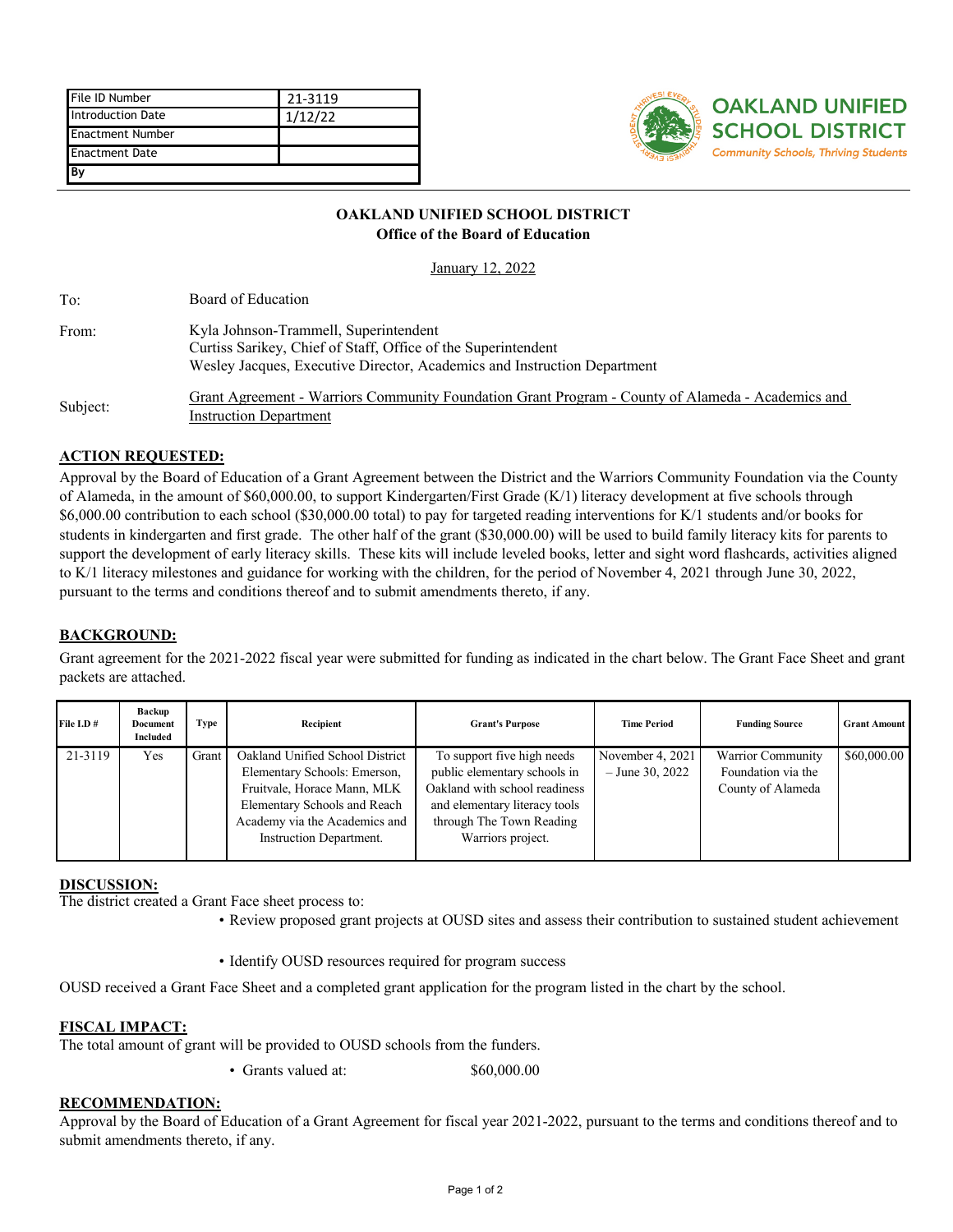### **ATTACHMENTS:**

Grant Face Sheet Grant Agreement Wire Transfer, Alameda County and Alameda County Treasurer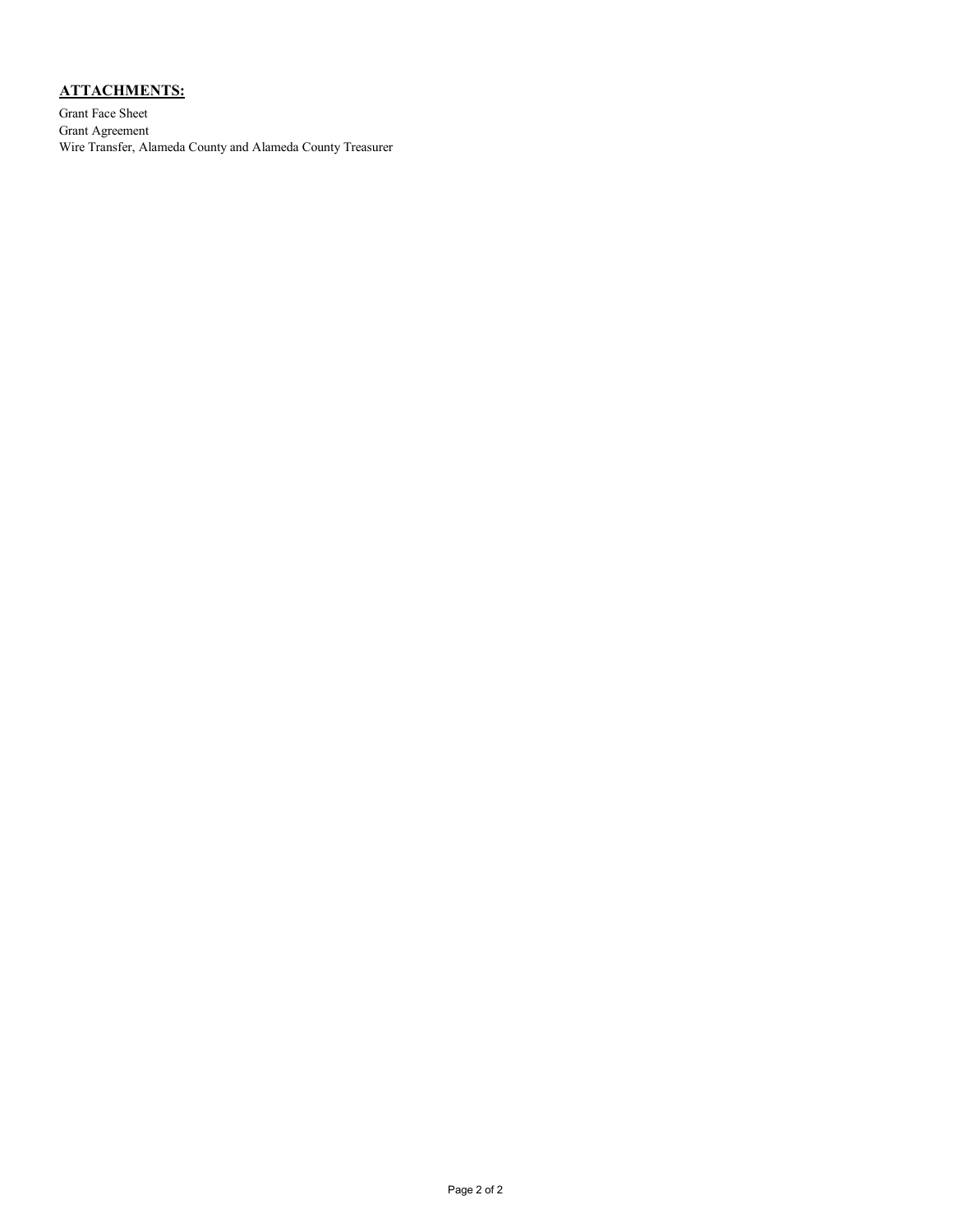| <b>Title of Grant:</b>                                                                 | <b>Funding Cycle Dates:</b>                             |
|----------------------------------------------------------------------------------------|---------------------------------------------------------|
| The Town Reading Warriors                                                              | November 4, 2021 - June 30, 2022                        |
| <b>Grant's Fiscal Agent:</b><br>(contact's name, address, phone number, email address) | <b>Grant Amount for Full Funding Cycle:</b>             |
| County of Alameda                                                                      | \$60,000.00                                             |
| 1221 Oak Street                                                                        |                                                         |
| Oakland, CA 94612                                                                      |                                                         |
|                                                                                        |                                                         |
| <b>Funding Agency:</b>                                                                 | <b>Grant Focus:</b>                                     |
| 2019-2020 Grant Program                                                                | To support five high needs public elementary schools in |
| <b>Warriors Community Foundation</b>                                                   | Oakland with school readiness and elementary literacy   |
| 1011 Broadway                                                                          | tools through The Town Reading Warriors project.        |
| Oakland, CA 94607-4019                                                                 |                                                         |
|                                                                                        |                                                         |

#### **List all School(s) or Department(s) to be Served:**

OUSD Elementary Schools: Emerson, Fruitvale, Horace Mann, MLK Elementary Schools and Reach Academy.

| <b>Information Needed</b>                                                                                                                                                                                                                                                                                                                                                                                                                 | <b>School or Department Response</b>                                                                                                                                                                                                                                                                                                                                                                                                                                                                                                                                                                    |  |
|-------------------------------------------------------------------------------------------------------------------------------------------------------------------------------------------------------------------------------------------------------------------------------------------------------------------------------------------------------------------------------------------------------------------------------------------|---------------------------------------------------------------------------------------------------------------------------------------------------------------------------------------------------------------------------------------------------------------------------------------------------------------------------------------------------------------------------------------------------------------------------------------------------------------------------------------------------------------------------------------------------------------------------------------------------------|--|
| How will this grant contribute to sustained<br>student achievement or academic standards?                                                                                                                                                                                                                                                                                                                                                 | The Warriors grant will support K/1 literacy development at five<br>schools through \$6,000 contribution to each school (\$30,000 total) to<br>pay for targeted reading interventions for K/1 students and/or books<br>for students in kindergarten and first grade. The other half of the<br>grant (\$30,000) will be used to build family literacy kits for parents to<br>support the development of early literacy skills. These kits will include<br>leveled books, letter and sight word flashcards, activities aligned to<br>K/1 literacy milestones and guidance for working with your children. |  |
| How will this grant be evaluated for impact<br>upon student achievement?                                                                                                                                                                                                                                                                                                                                                                  | The impact of the grant will be assessed through student progress<br>towards K/1 milestones: letter names, letter sounds, blending,<br>segmenting, sight words. These skills are assessed 3x during the                                                                                                                                                                                                                                                                                                                                                                                                 |  |
| (Customized data design and technical support are provided at<br>1% of the grant award or at a negotiated fee for a community-<br>based fiscal agent who is not including OUSD's indirect rate of<br>3.25% in the budget. The 1% or negotiated data fee will be<br>charged according to an Agreement for Grant Administration<br>Related Services payment schedule. This fee should be<br>included in the grant's budget for evaluation.) | year (October, February, May).                                                                                                                                                                                                                                                                                                                                                                                                                                                                                                                                                                          |  |
| Does the grant require any resources from the<br>school(s) or district? If so, describe.                                                                                                                                                                                                                                                                                                                                                  | No                                                                                                                                                                                                                                                                                                                                                                                                                                                                                                                                                                                                      |  |
| Are services being supported by an OUSD<br>funded grant or by a contractor paid through an<br><b>OUSD</b> contract or MOU?                                                                                                                                                                                                                                                                                                                | No                                                                                                                                                                                                                                                                                                                                                                                                                                                                                                                                                                                                      |  |
| (If yes, include the district's indirect rate of 3.25% for all<br>OUSD site services in the grant's budget for administrative<br>support, evaluation data, or indirect services.)                                                                                                                                                                                                                                                         |                                                                                                                                                                                                                                                                                                                                                                                                                                                                                                                                                                                                         |  |
| Will the proposed program take students out of<br>the classroom for any portion of the school day?<br>(OUSD reserves the right to limit service access to students<br>during the school day to ensure academic attendance<br>continuity.)                                                                                                                                                                                                 | No                                                                                                                                                                                                                                                                                                                                                                                                                                                                                                                                                                                                      |  |
| Who is the contact managing and assuring grant<br>compliance?<br>(Include contact's name, address, phone number, email<br>address.)                                                                                                                                                                                                                                                                                                       | Wesley Jacques, Executive Director<br>Academics and Instructional Department<br><b>Oakland Unified School District</b><br>1000 Broadway, Suite 440<br>510-879-2219<br>Wesley.Jacques@ousd.org                                                                                                                                                                                                                                                                                                                                                                                                           |  |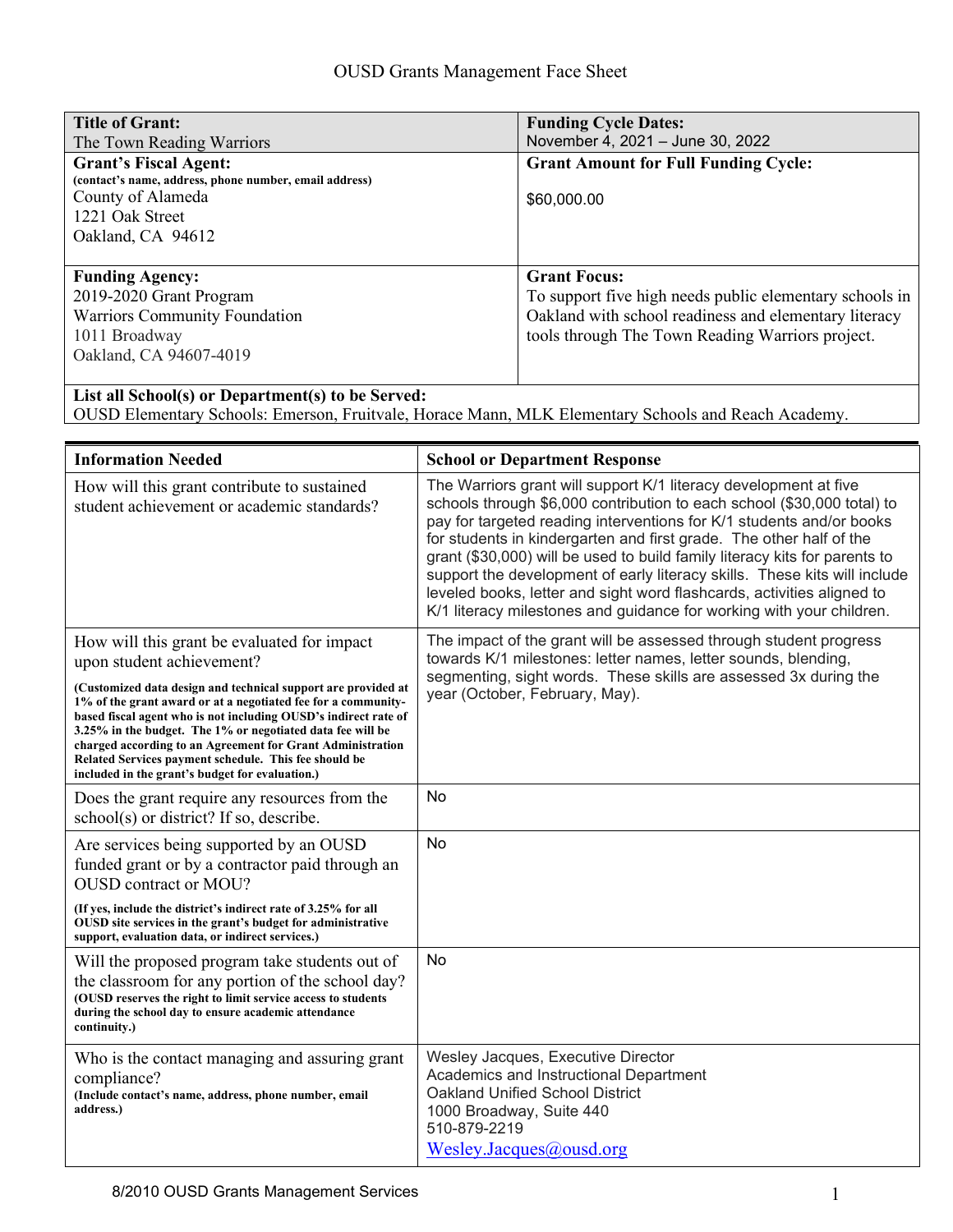## **Applicant Obtained Approval Signatures: Entity Name/s Signature/s Date** Principal/Administrator Wesley Jacques Wes Gacques 11/12/21 Soula Josil Chief Academic Officer Sondra Aguilera 12/2/2021

| <b>Grant Office Obtained Approval Signatures:</b> |                       |             |      |  |
|---------------------------------------------------|-----------------------|-------------|------|--|
| Entity                                            | Name/s                | Signature/s | Date |  |
| Fiscal Officer                                    | Lisa Grant Dawson     |             |      |  |
| Superintendent                                    | Kyla Johnson-Trammell |             |      |  |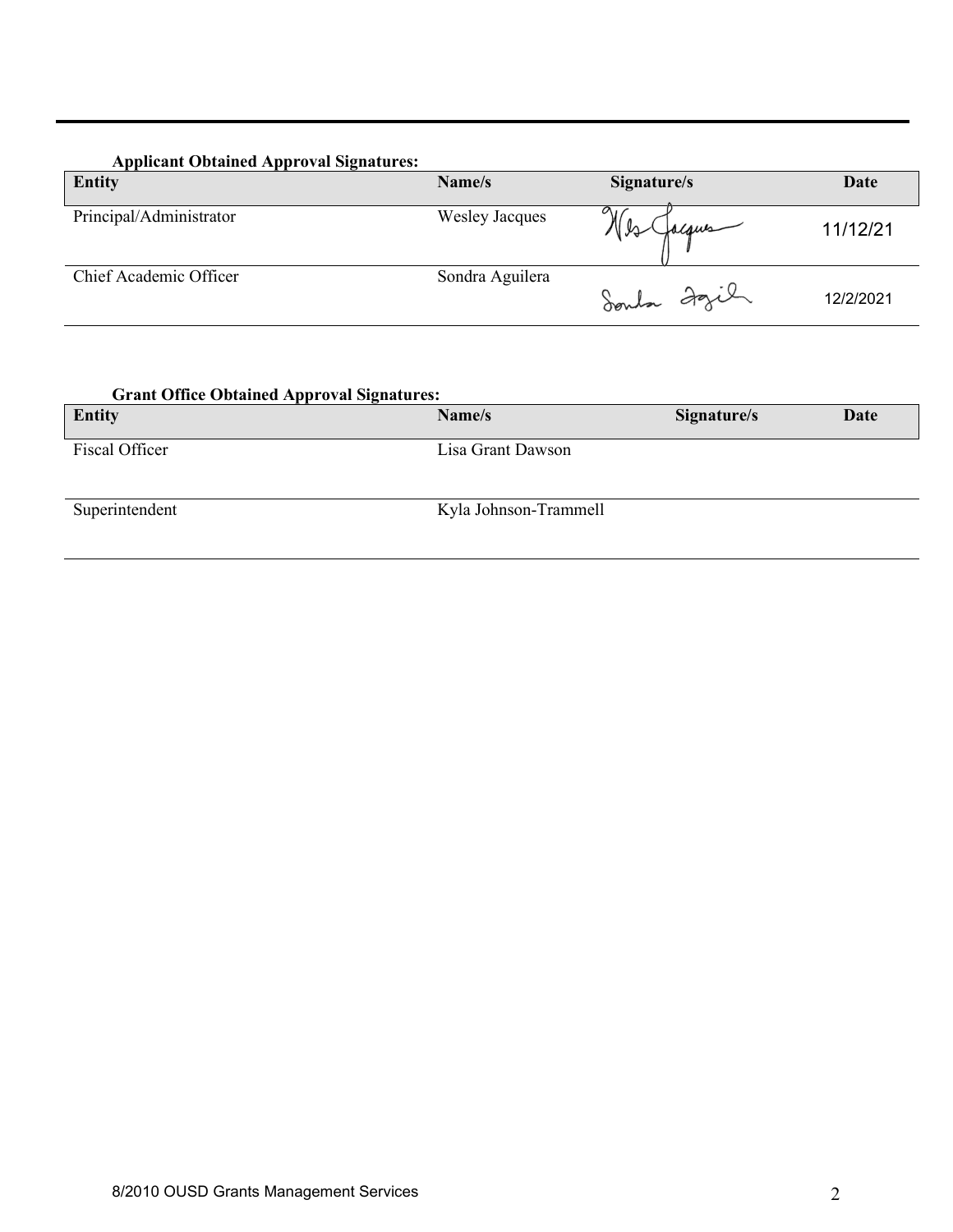

# Town Reading Warriors

*Warriors Community Foundation 2021-22 Grants Program*

# *Oakland Unified School District (OUSD)*

Curtiss Sarikey 1000 Broadway, Suite 300 Oakland, CA 94607

*Curtiss Sarikey* 1000 Broadway, Suite 300 Oakland, CA 94607 O: (510) 879-8200

curtiss.sarikey@ousd.org B (415) 806- 5287

Curtiss Sarikey Oakland Unified School District (OUSD)  $\mathsf{FollowUp}$  Form

## *Grant Agreement*

**Program Name** Town Reading Warriors

## **Amount Awarded**

\$60,000.00

**THIS AGREEMENT DETAILS THE RESPONSIBILITIES OF THE WARRIORS COMMUNITY FOUNDATION AND YOUR ORGANIZATION (GRANTEE), AND THE TERMS AND CONDITIONS OF THE GRANT.**

## **Purpose of the Grant\***

The Grant may be used only to support the general operations (the "Program") of the Organization.

I Agree to the Above

**Terms of the Grant\***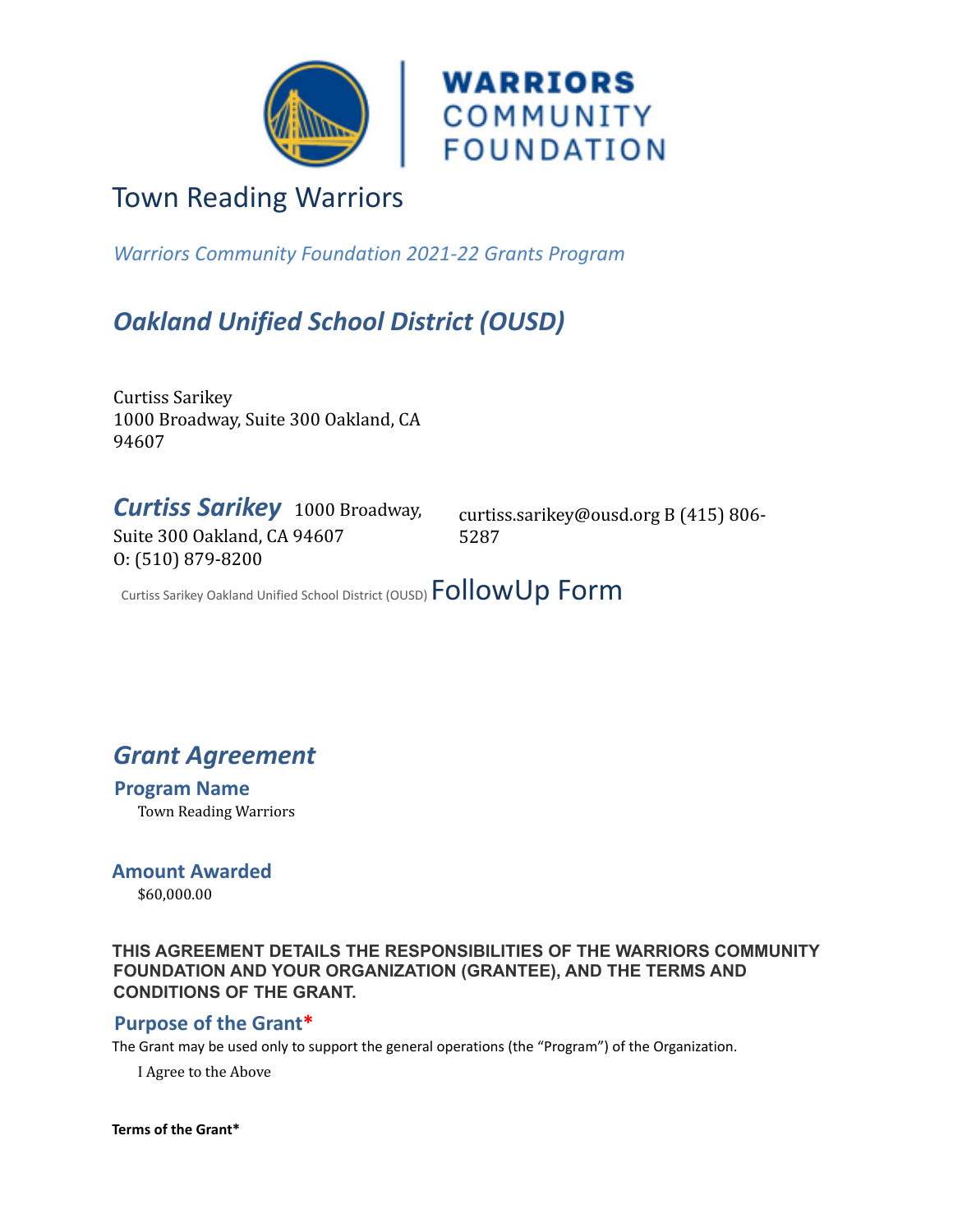So that the Foundation may comply with tax laws of the United States, it is understood that the Organization agrees to the following:

(a)To use the Grant funds exclusively for charitable, scientific, literary, religious or educational activities consistent with the tax-exempt status described above;

(b)Not to use any funds from this grant for any lobbying activities, as described in sections 501(h) and 4911 of the Internal Revenue Code of 1986, as amended (the "Code").

(c)Not to use any funds from this Grant to intervene in any election or support or oppose any political party or candidate for public office, or engage in any lobbying not permitted by section 501(c)(3) of the Code, or, if applicable, section 501(h) and 4911 of the Code.

(d)The Organization will return to the Foundation any portion of the Grant, and interest earned on the Grant, not expended or committed for the Program.

(e)The Organization shall provide the Foundation with a report that is due to the Foundation at the conclusion of your grant.

(f) All report components should be dated and signed by an officer of the Organization.

(g)The Organization is required to segregate the Grant in an account that is used only for charitable, scientific, literary, religious or educational purposes.

|  |  |  | Printed On: 4 November 2021 |  |
|--|--|--|-----------------------------|--|
|--|--|--|-----------------------------|--|

Warriors Community Foundation 2021-22 Grants Program 2 Curtiss Sarikey Oakland Unified School District (OUSD)

(h)The Organization agrees to maintain adequate financial and programmatic records. Records of receipts and expenditures under the Grant, as well as copies of reports submitted to the Foundation, should be kept for at least four years following completion of the Grant period. The Organization's books and records are to be made available for inspection by the Foundation or its designated representatives at reasonable times.

(i)The Foundation shall include information regarding the Grant in its periodic public reports and may include such information in press releases or other publicly available materials.

(j)Additionally, the Organization agrees

(i) To allow the Foundation to conduct an evaluation using only deidentified data of the Organization and its programs related to the Grant. The evaluation may involve site visits from the Foundation staff or representatives and discussions with employees or consultants of the Organization.

(ii)To cooperate with the Foundation in supplying any additional information or in complying with any procedures which might be required by any governmental agency in order for the Foundation to establish that it has observed all requirements of the law with respect to this Grant.

(iii)To notify the Foundation immediately of any anticipated or actual changes in the president, executive director or key personnel identified in the Grant proposal, award letter or this Grant Agreement. The Organization acknowledges that changes in the president, executive director or key personnel may trigger the Foundation's review and reassessment of the Organization's ability to meet the purposes of the Grant. Such review may lead to additional grant provisions or other limitations for unexpended funds

(iv)To not use the Foundation name in any report or other document prepared for distribution outside the Organization, in either printed or electronic form, with the exception of listing the Foundation along with other donors in an annual report or Grant application, without obtaining the prior written consent of the Foundation.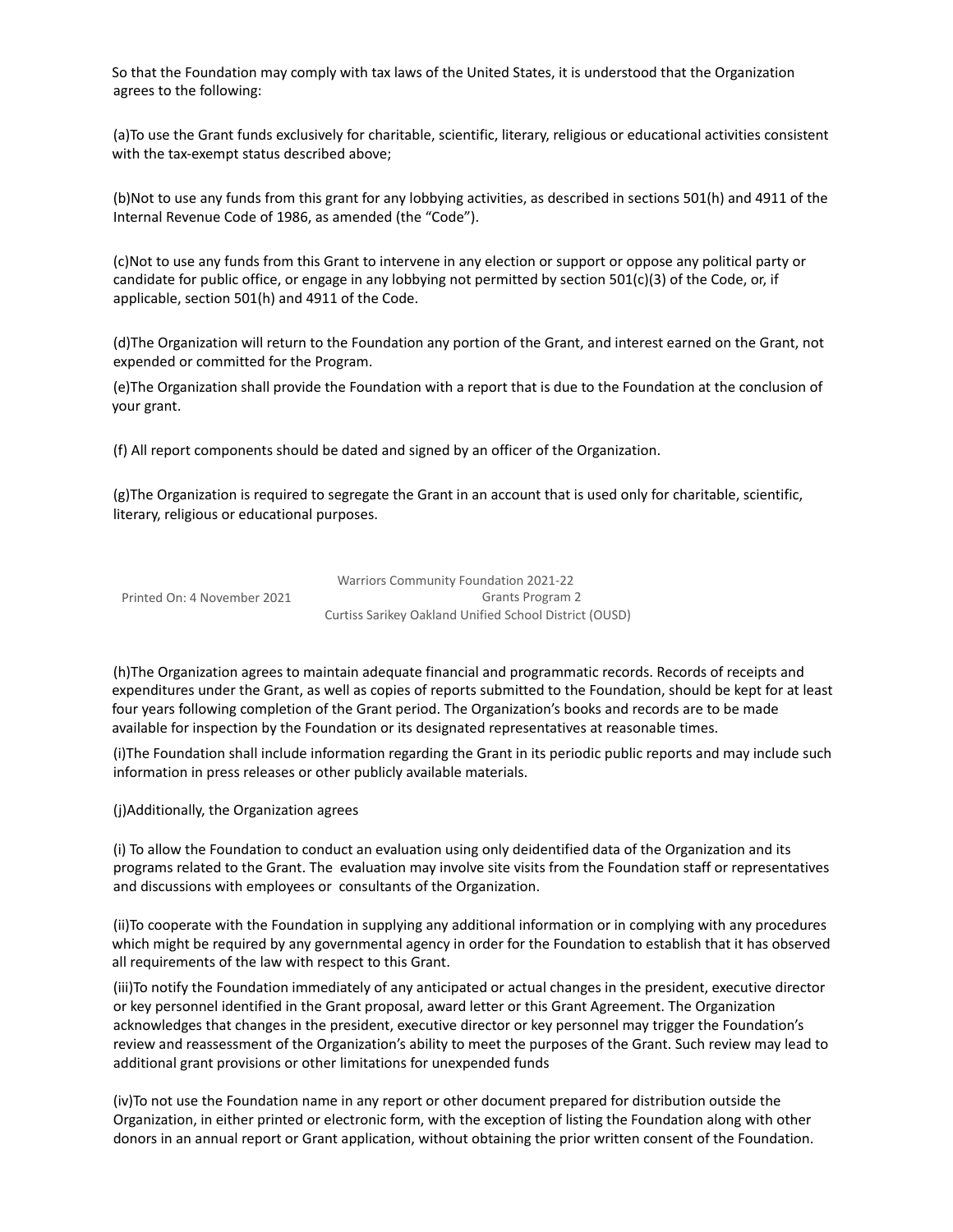(v)To not regrant any of the Grant Funds without specific approval of the Foundation.

(vi)The Foundation reserves the right, in its sole discretion, to discontinue funding of this Grant, if it is not satisfied with the expenditure of Grant funds by the Organization or the content of any written report required herein. The Foundation reserves the right to discontinue, modify, or withhold any payments due under this Grant, or to modify the terms of this Agreement, to comply with any law or regulation applicable to this Grant or to protect and maintain the Foundation's tax-exempt status under Section 170(c)(1) of the Code.

I Agree to the Above

#### **Waiver\***

Failure by any party at any time to require performance by any other party of any provision of this Agreement shall in no way affect the right to require full performance any time thereafter, nor shall the waiver by any party of a breach of any provision of this Agreement constitute a waiver of any succeeding breach of same or any other provision, nor constitute a waiver of the provision itself.

I Agree to the Above

#### **Entire Agreement\***

This Agreement (a) constitutes the entire understanding of the Foundation and the Organization with respect to the subject matter, and supersedes all prior agreements and understandings, whether oral or written; (b) is made exclusively with the Organization and may not be transferred or assigned to another organization or person without prior written approval of the Foundation; and (c) may be amended or modified only by a mutual written agreement of the parties.

I Agree to the Above

Warriors Community Foundation 2021-22 Printed On: 4 November 2021 Grants Program 3 Curtiss Sarikey Oakland Unified School District (OUSD)

#### **Governing Law\***

This Agreement shall be deemed to be made under, and in all respects shall be interpreted under and governed by the laws of the state of California.

I Agree to the Above

#### **Acceptance of Terms & Conditions\***

This grant is conditional upon Grantee's acceptance of the terms and conditions set forth herein. By selecting the "I Accept Grant Terms and Conditions" below Grantee agrees to accept and comply with the stated terms and conditions of this grant.

I Accept Grant Terms and Conditions

#### **Authorized Signature**

The electronic signature on this document of the person authorized to make legal contracts for Grantee will represent Grantee's acceptance of this award and agreement to comply with the stated terms and conditions of this grant. Please signify your agreement to the foregoing terms and conditions by typing in your Name, Title, and Date in the spaces below. You must be an authorized officer of the Grantee duly empowered to make legal contracts for Grantee.

#### **Date\***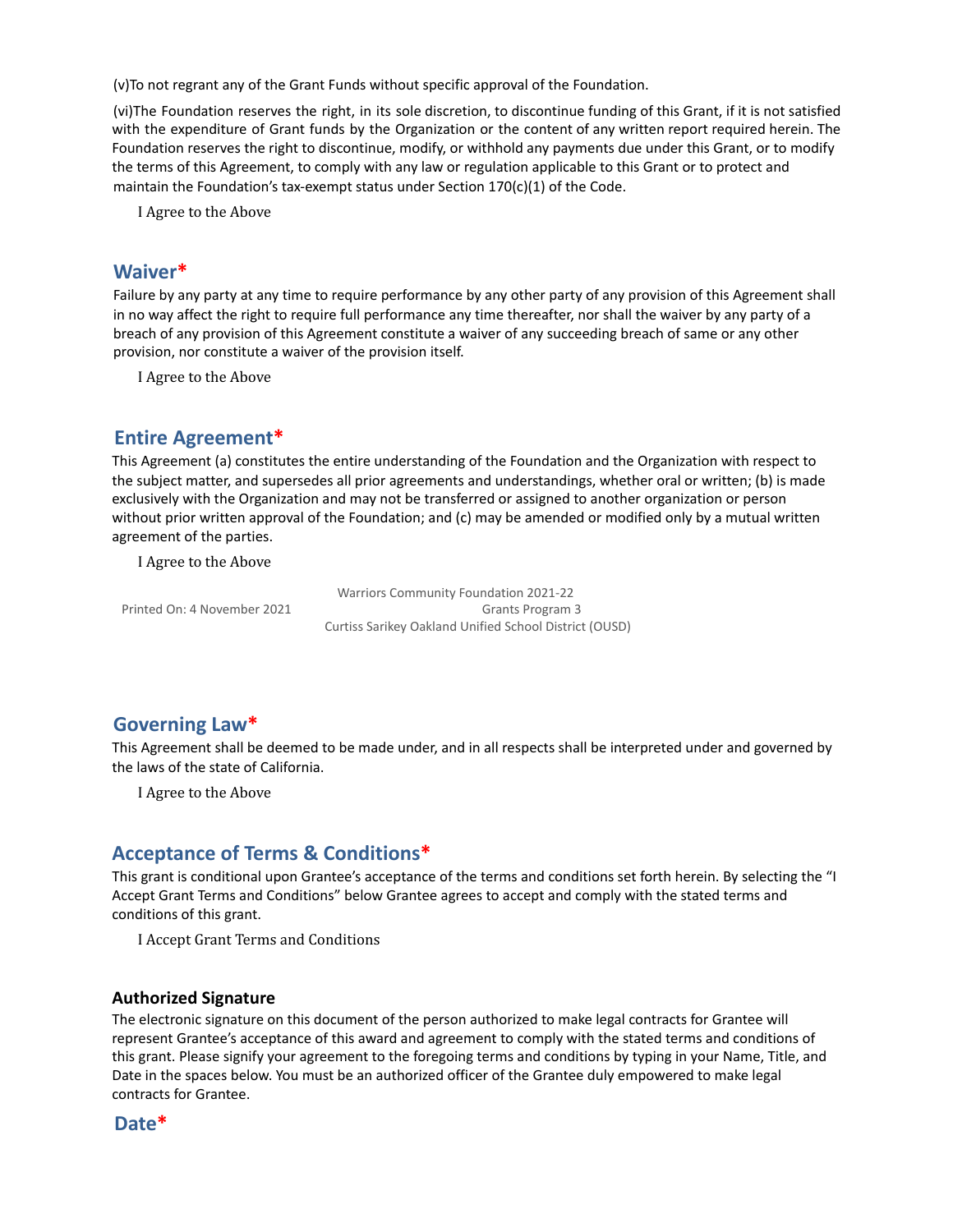### **Name\***

Curtiss Sarikey

## **Title\***

Chief of Staff

Approved as to form by OUSD Staff Attorney Lynn Wu, 12/1/21 *X* 

## *Payment Information*

## **Mailing Address:\***

1000 Broadway, Suite 300, Oakland, CA 94607

## **Billing Address:\***

1000 Broadway, 4th Floor, Suite 450, Oakland, CA 94607

## **Bank Account #:\***

Warriors Community Foundation 2021-22 Printed On: 4 November 2021 Grants Program 4 Curtiss Sarikey Oakland Unified School District (OUSD)

**Bank Routing #:\***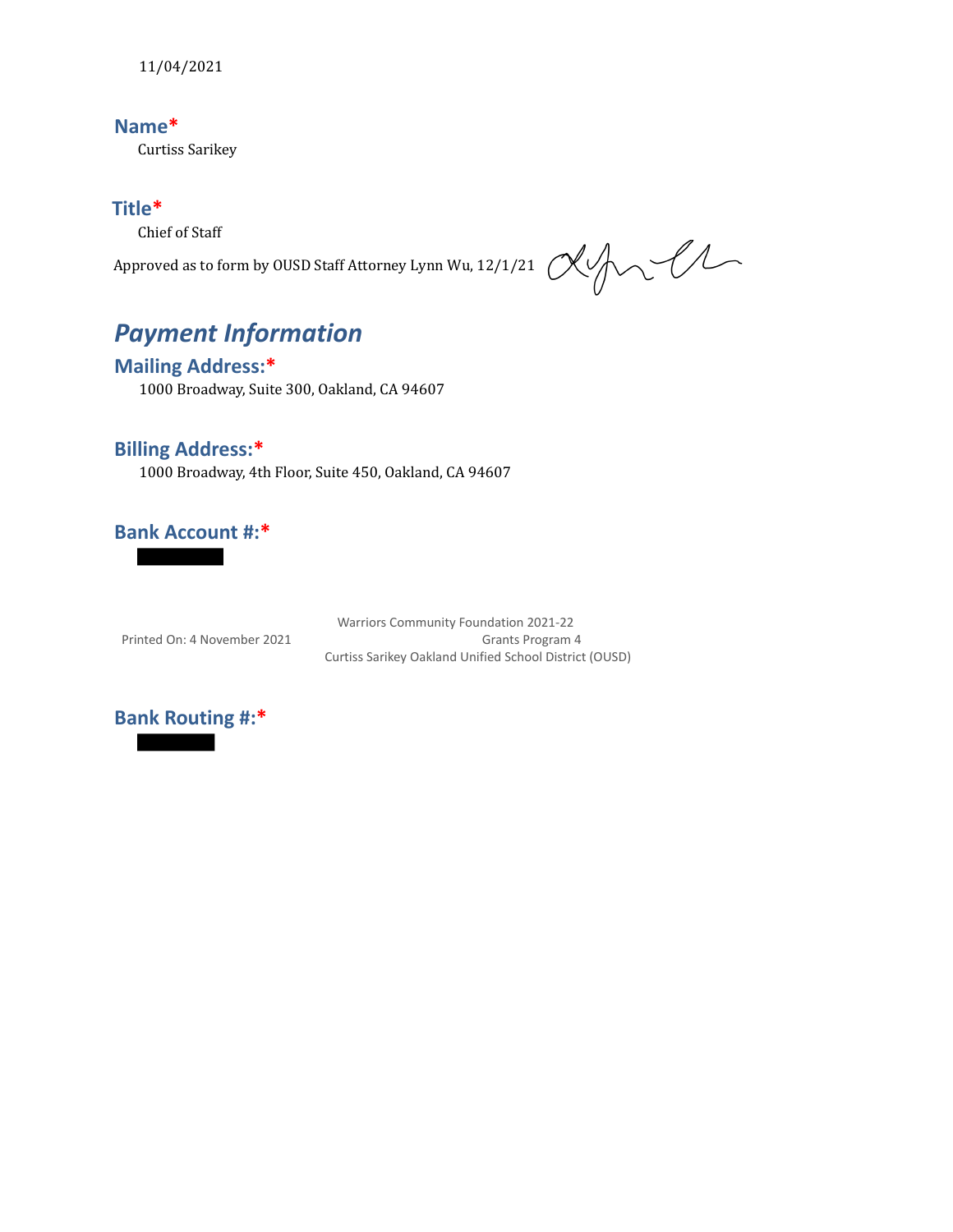Warriors Community Foundation 2021-22 Printed On: 4 November 2021 Grants Program 5 Curtiss Sarikey Oakland Unified School District (OUSD)

# File Attachment Summary